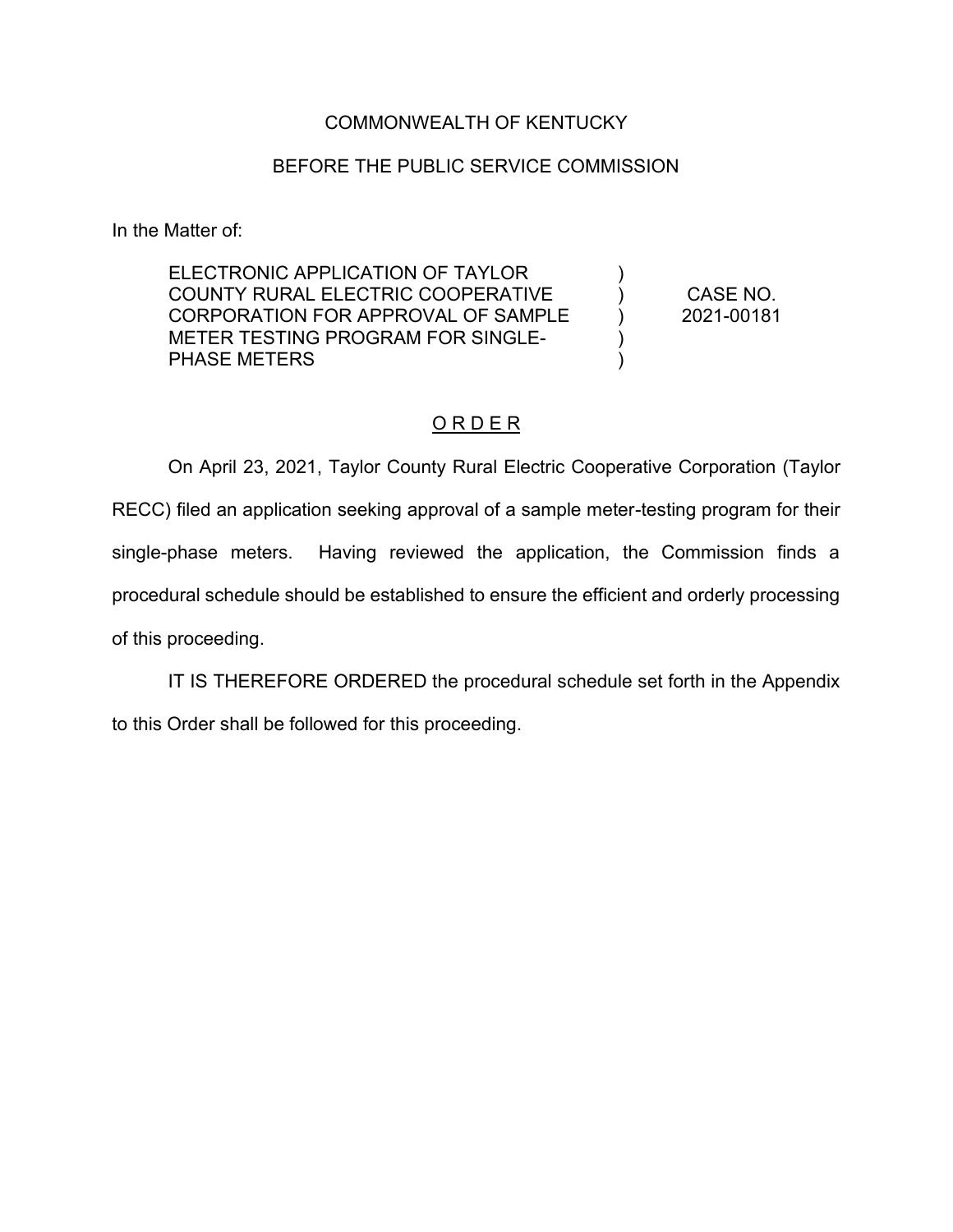By the Commission



ATTEST:

 $^{\prime}$  friderell

Executive Director

Case No. 2021-00181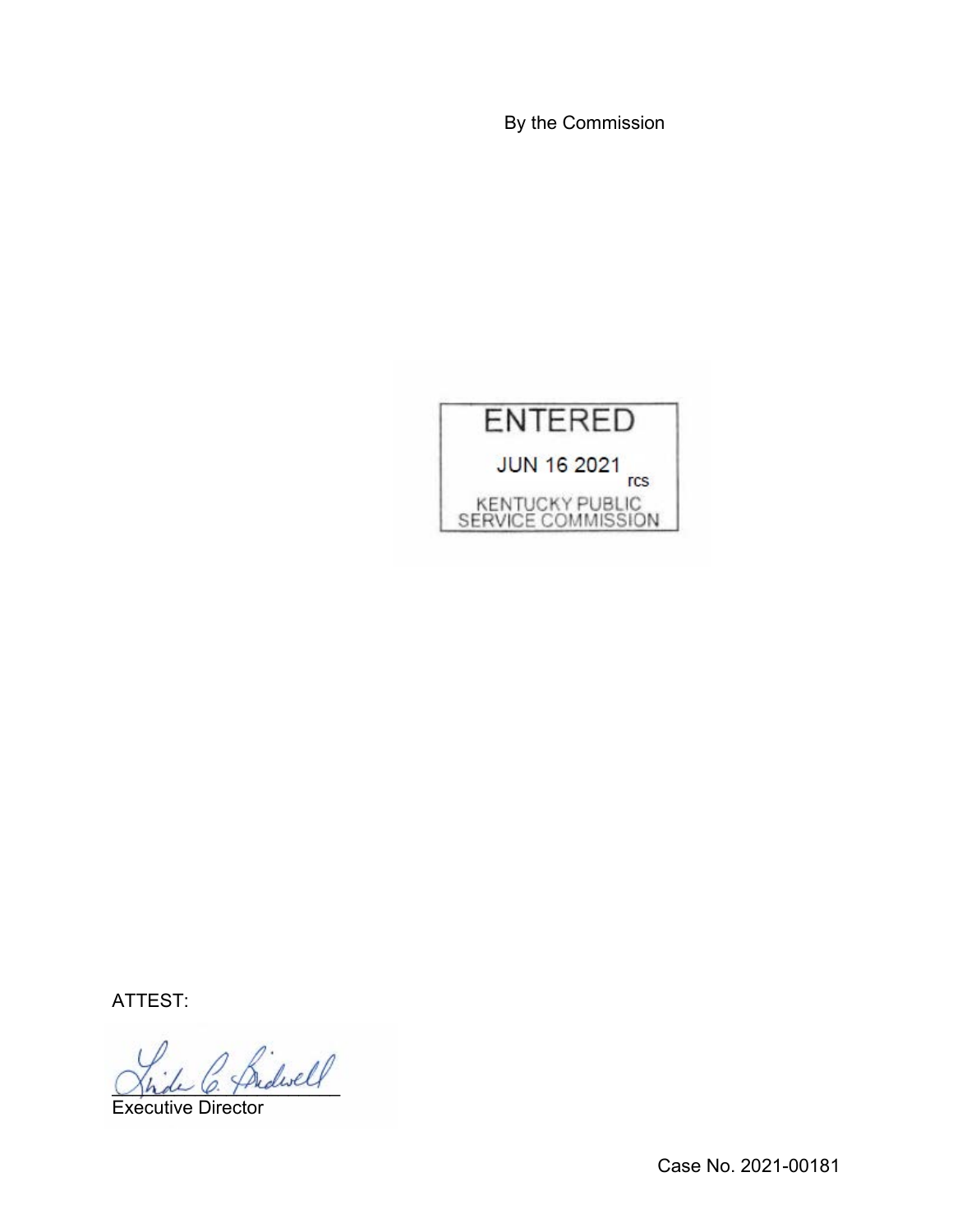# APPENDIX

## APPENDIX TO AN ORDER OF THE KENTUCKY PUBLIC SERVICE COMMISSION IN CASE NO. 2021-00181 DATED JUN 16 2021

| First requests for information to Taylor RECC,                                                                                     |  |
|------------------------------------------------------------------------------------------------------------------------------------|--|
| Taylor RECC, shall file responses to                                                                                               |  |
| Supplemental requests for information to Taylor RECC,                                                                              |  |
| Taylor RECC, shall file responses to                                                                                               |  |
| Intervenor testimony, if any, in verified prepared                                                                                 |  |
| All requests for information to Intervenors shall                                                                                  |  |
| Intervernors shall file responses to requests                                                                                      |  |
| Taylor RECC shall file, in verified form, its                                                                                      |  |
| Public Service Commission to provide notice of hearing,<br>or submission of the case on the filed record no later than  10/22/2021 |  |